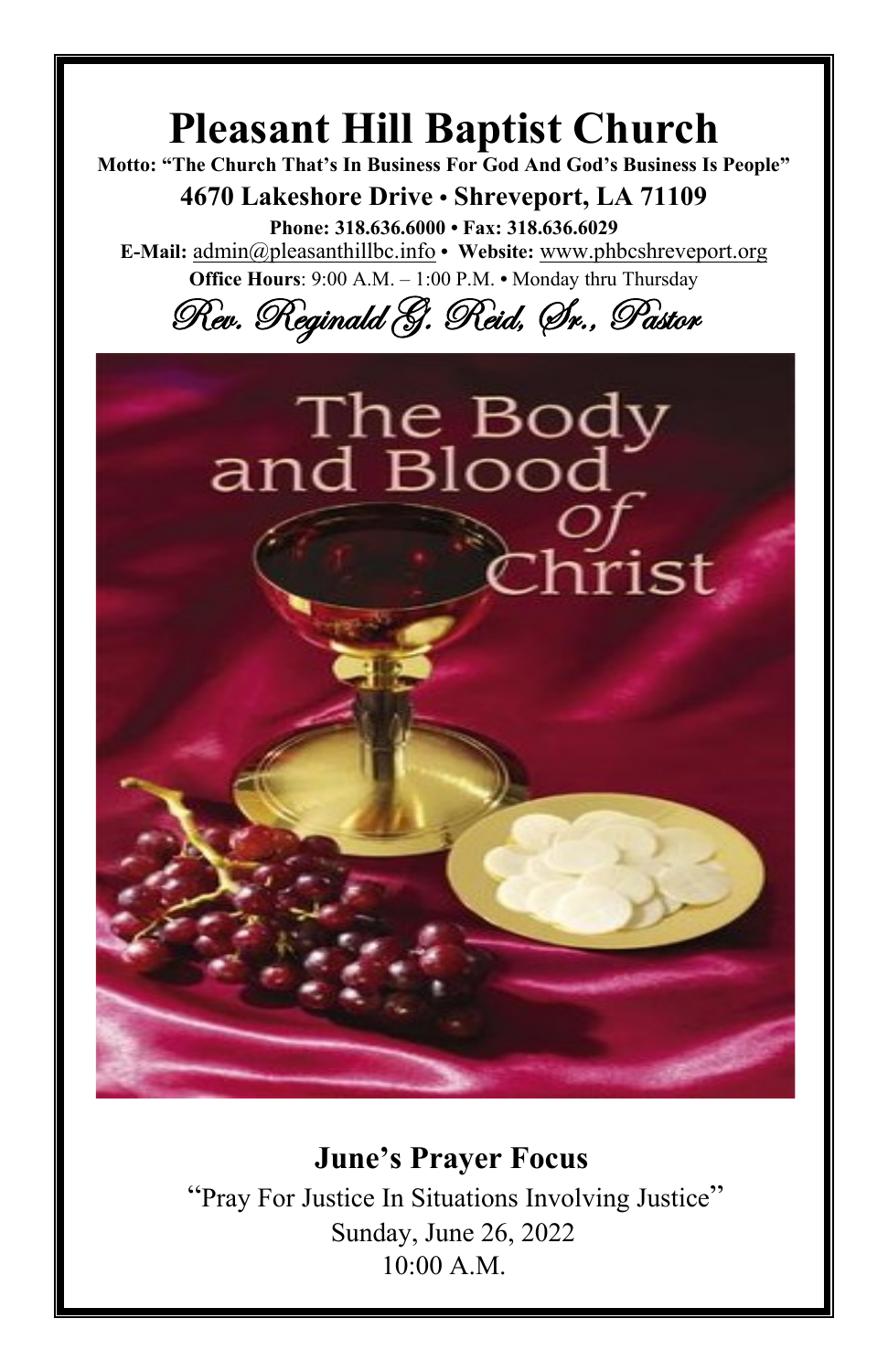## **Order of Service**

### **The Spoken Word**

Rev. Reginald G. Reid, Sr., Pastor

#### **INVITATION TO CHRISTIAN DISCIPLESHIP**

Musical Moment …………………………………………….. "Winds of Judah"

## *Lord's Supper Commemorative Ceremony*

Tithes and Offering ……………………… ………………… Rev. Ed Anderson (upon exit of Sanctuary at Front Foyer) our Director of Audio And Visual Arts will display on the screen our means of online giving

Offertory Prayer ………………………………………….. Min. Tramell Caston Dismissal …………………………………………... Rev. Reginald G. Reid, Sr.

\***Indicates all who are able, please stand** (responsive reading, scripture and benediction) **- No Excessive Walking -** Please adjust the volume on your cell phone to vibrate Or turn it off during all services. Thank You